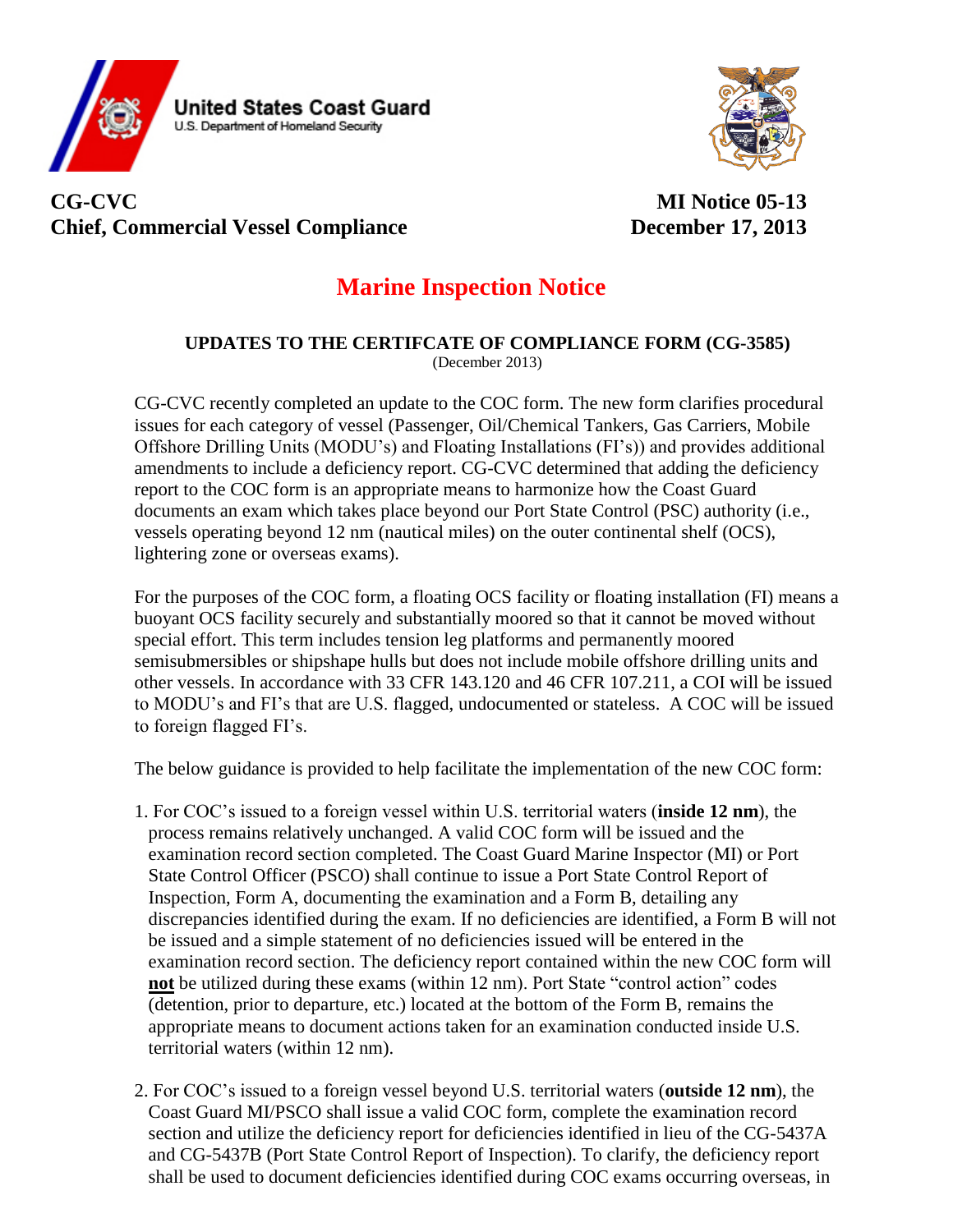## **UPDATES TO THE CERTIFCATE OF COMPLIANCE FORM (CG-3585)**

lightering zones, and on the OCS (exams occurring outside 12 nm). The deficiency report is very similar to the CG-5437B and instructions for its use are located on the "Instructions/Notices" page of the updated COC form. If no deficiencies are identified, the deficiency report will not be utilized and a simple statement of "no deficiencies issued" will be entered in the examination record section. Additionally, due to the unique nature of MODUs and FI's, three new "Action Codes" have been added to the Deficiency Report (which is not included on the CG Form B): Code 66 - Rectify deficiency prior to drilling operations (issue to units who have not yet commenced drilling ops), Code 67 - Rectify deficiency prior to continuing drilling operations (issued to units who have had to cease drilling ops in order to rectify defs), and Code 34 - Operations Restricted. The Coast Guard does not have the authority to invoke an IMO detention on a vessel outside 12 nm. Therefore, other operational controls may be utilized under existing COTP authority which may include not issuing, suspending or invalidating the COC.

3. Highlights of revisions to the COC form include updated instructions and the inclusion of a deficiency report page for documenting deficiencies discovered during an examination for issuance of a COC which takes place outside of U.S. territorial waters (beyond 12 nm). The following miscellaneous changes have also been made to reflect the current vessel fleet and operations:

(a) Page 1: "gross tonnage and keel laid date" have been added.

(b) Under the "For Tank ships" section: The "crude oil" and "other petroleum products" authorizations have been separated. Inspectors will now be able to exclude one or the other without marking through the verbiage.

(c) "Deadweight Tonnage" has been added to ensure proper application of the crude oil wash system and segregated ballast tank requirements.

(d) The sentence "This vessel meets the U.S. double-hull design standards of 33 CFR 157.10d" has been changed to read: "This vessel meets the double-hull construction requirements as noted on the IOPP certificate and supplements."

(e) Identification of the vessel as a "Crude Oil Carrier" or a "Product Carrier" has been removed entirely. It was seen as redundant when taking into account changes and notations addressed in paragraph (b)

(f) The reference for the inert gas system of SOLAS 74 (amended) has been updated to read: II-2/4.5.5.

(g) Under the "For MODU's only" section: If the MODU is being examined in accordance with 33 CFR 143.207 (c), (which is option c) a space has been provided to note the specific year of the MODU Code applied during the examination.

(h) Self propelled and Non-self propelled has been changed to "Propelled by mechanical means, Not propelled by mechanical means, and Equipped with Dynamic Positioning (DP)" to better align with SOLAS terminology. Inspectors may select more than one box, as applicable.